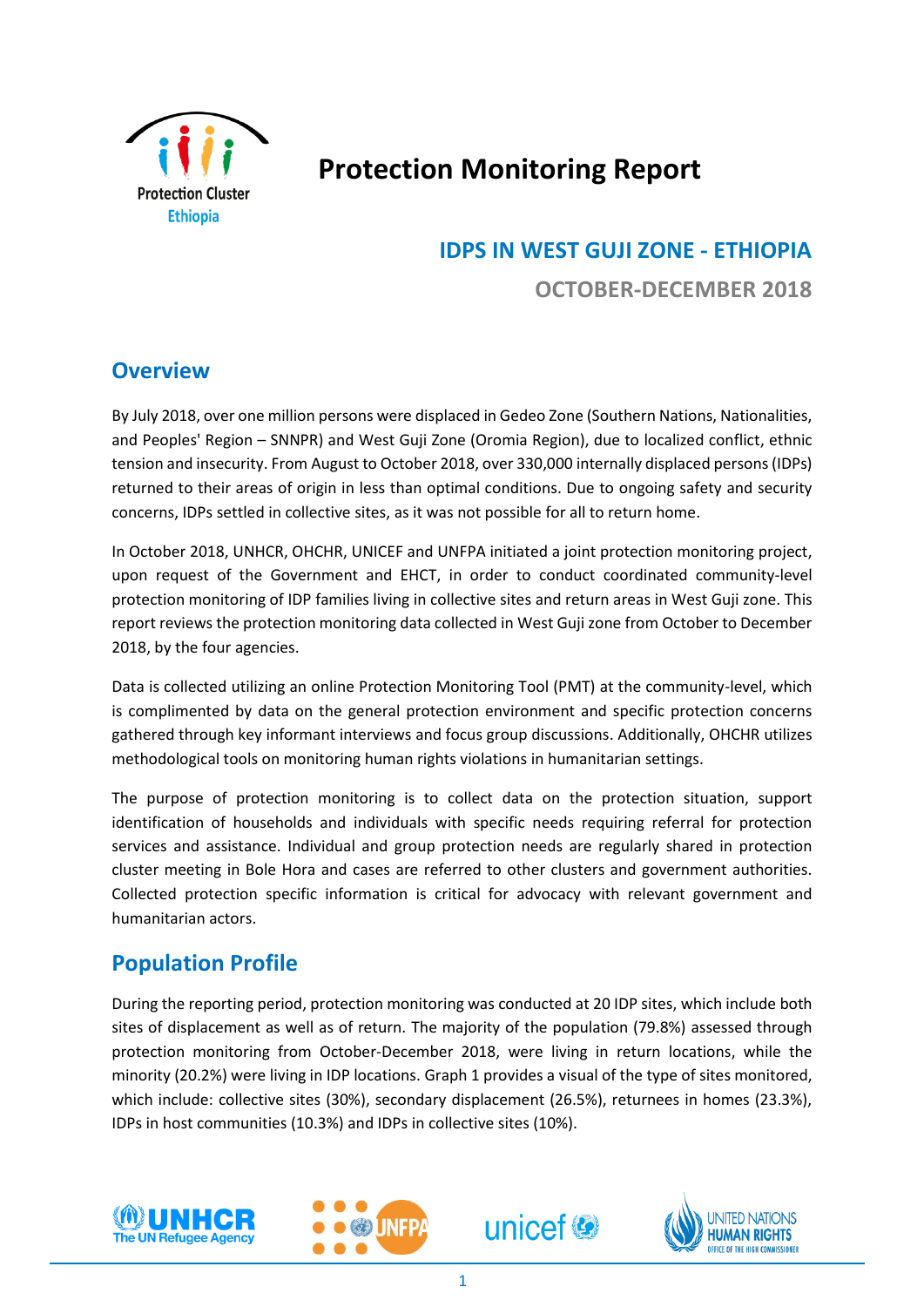#### **Graph 1:** Protection Monitoring Site Type



**Graph 2:** Physical Mapping of Protection Monitoring Sites









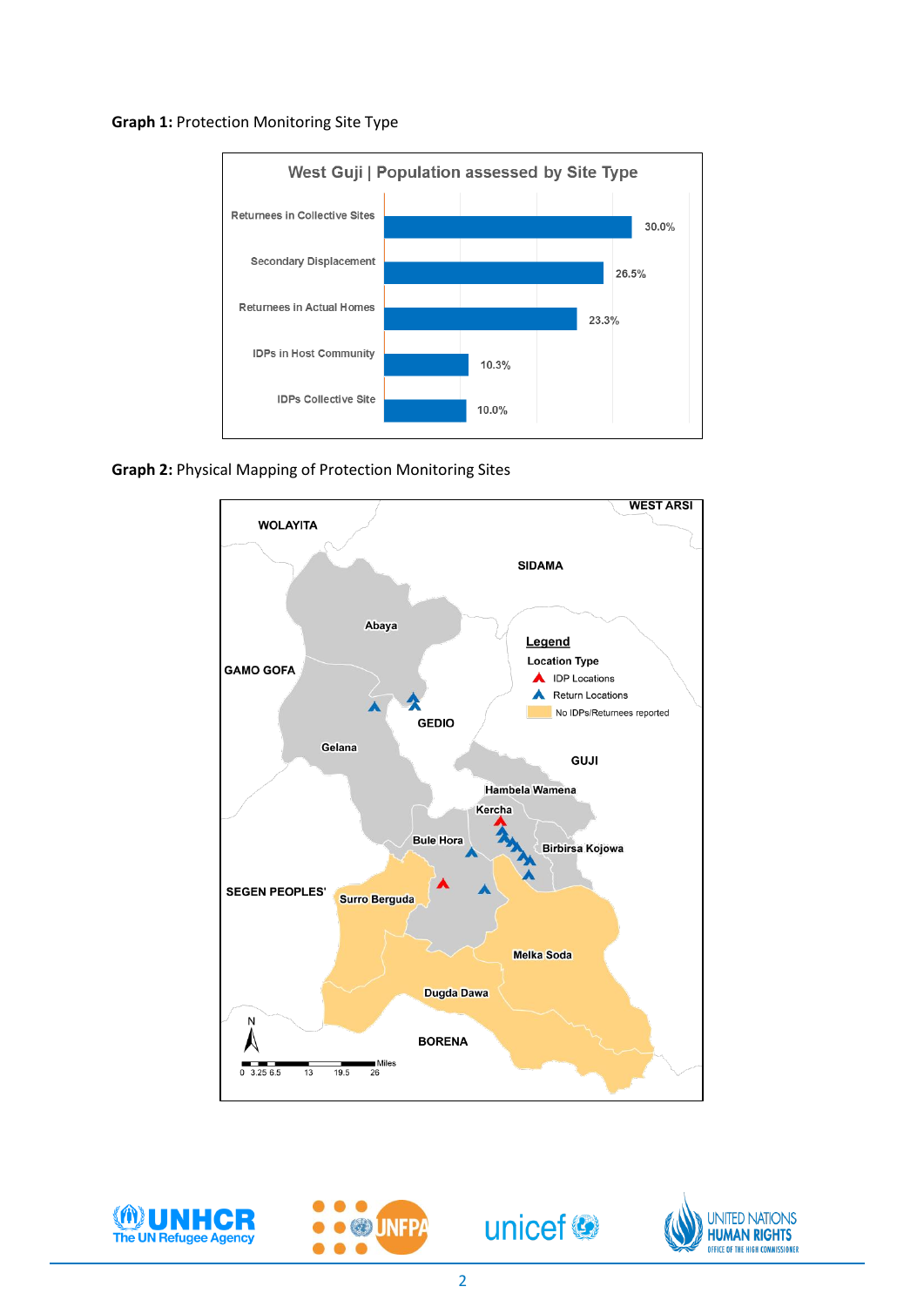## **Key Findings**

### **1. Humanitarian Assistance**

#### Shelter and Non-Food Items

- Despite the presence of various humanitarian actors, there are still considerable gaps in the provision of basic humanitarian assistance. IDPs and returnees at all sites voiced complaints about the large gap in provision of food and non-food items.
- Food and shelter were mentioned by IDPs as the most pressing humanitarian needs along with other basic assistance such as clothing and potable water. Further, at times food is not culturally appropriate or digestible for persons with specific needs (i.e. lactating mothers, elderly and children).
- The collective sites are observed to be overcrowded without adequate shelter, water and sanitation facilities.

#### Distribution

- Lack of registration of verified beneficiaries (IDPs and returnees) has resulted in uneven distribution of humanitarian assistance.
- Perceptions of discriminatory practices were reported by some Guji IDPs, who stated more services were provide to Gedeo returnees.
- Some of the IDPs and returnees complained that humanitarian assistance was given to people that are not displaced, such as persons from the host community.
- Some IDPs allege that humanitarian assistance (NFIs) were sold by government officials rather than distributed to beneficiaries.

#### Health Care

- Access to free healthcare remains a major obstacle cited in a number of sites. Large numbers of persons are suffering from scabies and other medical conditions without access to healthcare.
- In several of the sites monitored, there are lactating and pregnant mothers, who do not receive specialized assistance and sleeping on the ground without mats or blankets. Many mothers are not able to breast feed their children (not having enough milk) as a consequence of lack of sufficient food. There have been reported deaths of children due to malnutrition.
- Key informants in returnee sites have confirmed access to available health services. Local government officials mentioned there are ongoing shortage of drugs and lack of coordination between partners providing health services and government mobile health service providers.

#### Livelihoods

- Some IDPs/returnees are selling food rations and NFIs for cash to cover the cost of other needs.
- Some IDPs and returnees have started to engage in coffee harvesting related activities to earn limited income, however income is not adequate to cover basic expenses.
- Reported incident of stolen and looted coffee harvested has resulted in loss of income and ongoing economic insecurity for IDPs.





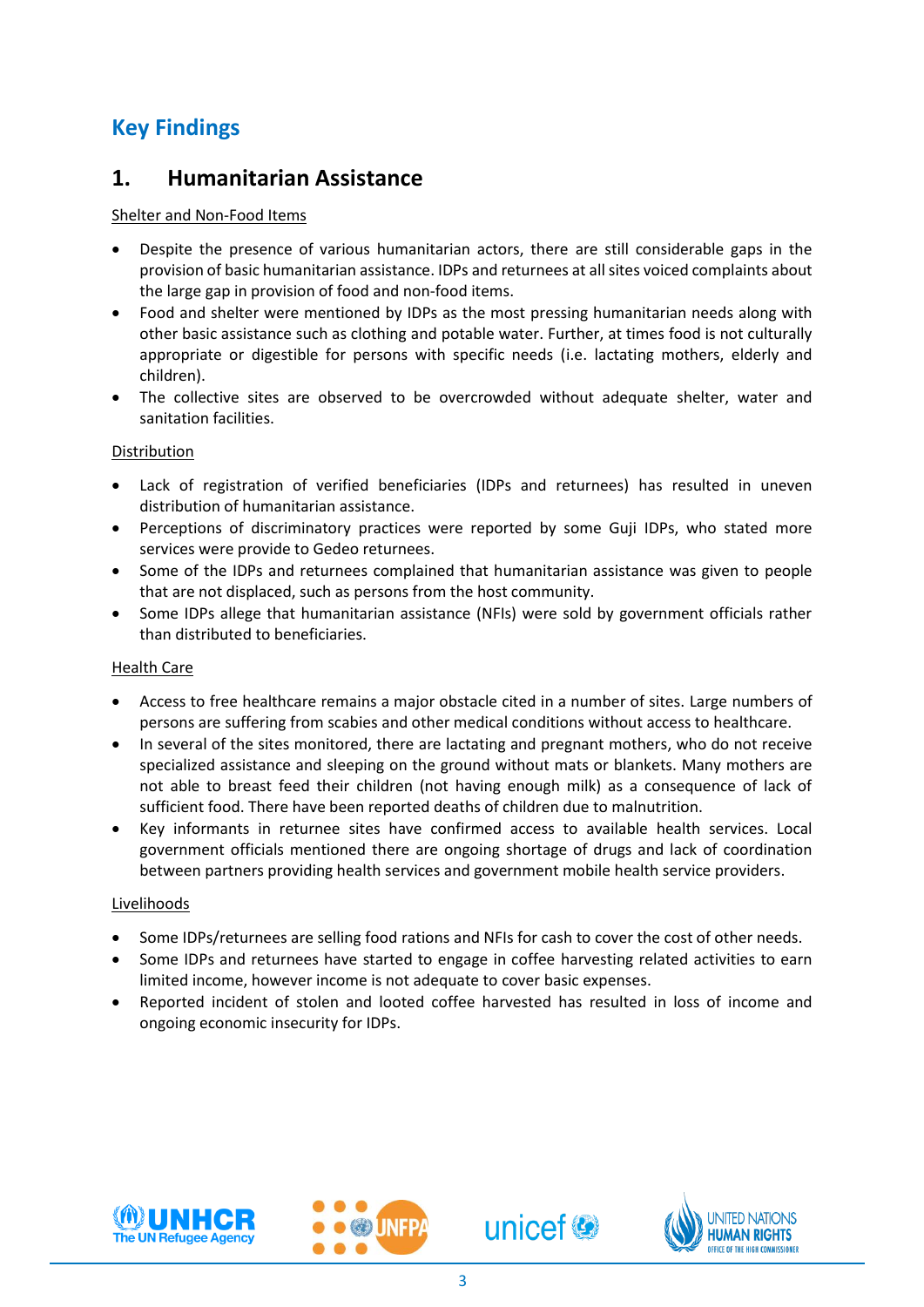## **2. Protection and Human Rights Concerns**

#### SGBV/Child Protection/PSS

- Life threatening gap in SGBV services, including identifying, documenting and responding to individual cases. Example provided of a young woman gang rape, allegedly due to her ethnicity, she did not report the incident due to lack of police presence and lack of trust in local police.
- Urgent need for psychosocial support services. The majority of IDPs report mental distress and trauma suffered during displacement, as well as during return because of the less than optimal conditions.
- In the sites visited, the majority of children were observed to be alone during the day, as their parents are leaving in the early morning to look for income-generating activities in the nearby coffee farms. Children were observed to be in need of shoes and clothing.
- Ten survivors of SGBV self-identified themselves to protection monitors and referrals were made to UNFPA, health partners (MSF and WHO) and DRC, UNICEF, Imagine1Day for NFIs.
- The need for school materials for returned IDP children has been raised with the education cluster.
- Some IDPs reported children not attending school due to fear of attack whilst moving to and from site.

#### Other Human Rights Concerns:

- Reports were received of physical and sexual violence towards men including limb amputation, castration and murder. Due to the sensitivity, most of the incidents are not registered, investigated or prosecuted.
- Incidents of reported extortion by youth group were reported by returnees and IDPs.
- Freedom of movement and access to farm lands was hindered due to absence of security measures for IDPs and returnees.
- Right to freedom of expressions by Gedeo origin IDPs were not respected in West Guji areas. Gedeo IDPs were unable to express their concerns freely to protection monitoring teams as they are allegedly under surveillance by kebele authorities and local youth.

#### Civil Documentation and Housing Land and Property (HLP)

- No standard response regarding remedies for HLP issues; reports of houses, coffee crops and land holding documents destroyed.
- IDPs temporarily living in coffee markets have been asked to leave, because the space is needed for the harvesting season.
- Between October until end of November, collective sites where IDPs were asked to leave were mainly coffee market sites<sup>1</sup> (with the exception of two church sites: Egu Abaye and Kercha 01). Most IDPs residing in coffee markets left, with the exception of few who negotiated to stay (e.g.

<sup>1</sup> UNHCR Emergency weekly Sitrep #15 Nov3-16, 2018. In Kercha woreda of West Guji Zone, the IDPs collective sites inside coffee markets will be relocated to alternative sites in consultation with the Zonal authorities in view of the upcoming coffee harvesting season. While alternative sites are identified, some IDPs had to set up small make-shift shelters elsewhere. This matter is being treated as a priority by the authorities and the humanitarian community. UN Humanitarian Coordinator/Resident Coordinator, the Deputy Commissioner of NDRMC and other authorities visited one such site-Bankomuchicha- where they conducted a meeting with IDPs from West Guji residing in the coffee market. The IDPs informed them that they would like to return to their places of origin. However, due to serious security constraints and the fact that some of those who returned were faced with violence, the IDPs made a passionate appeal to government to ensure security in the area of return and restore the rule of law. In the meantime, movement to alternative sites is to be done in consultation with the authorities and concerned Cluster partners to ensure it is conducted in safety and dignity.



 $\overline{a}$ 





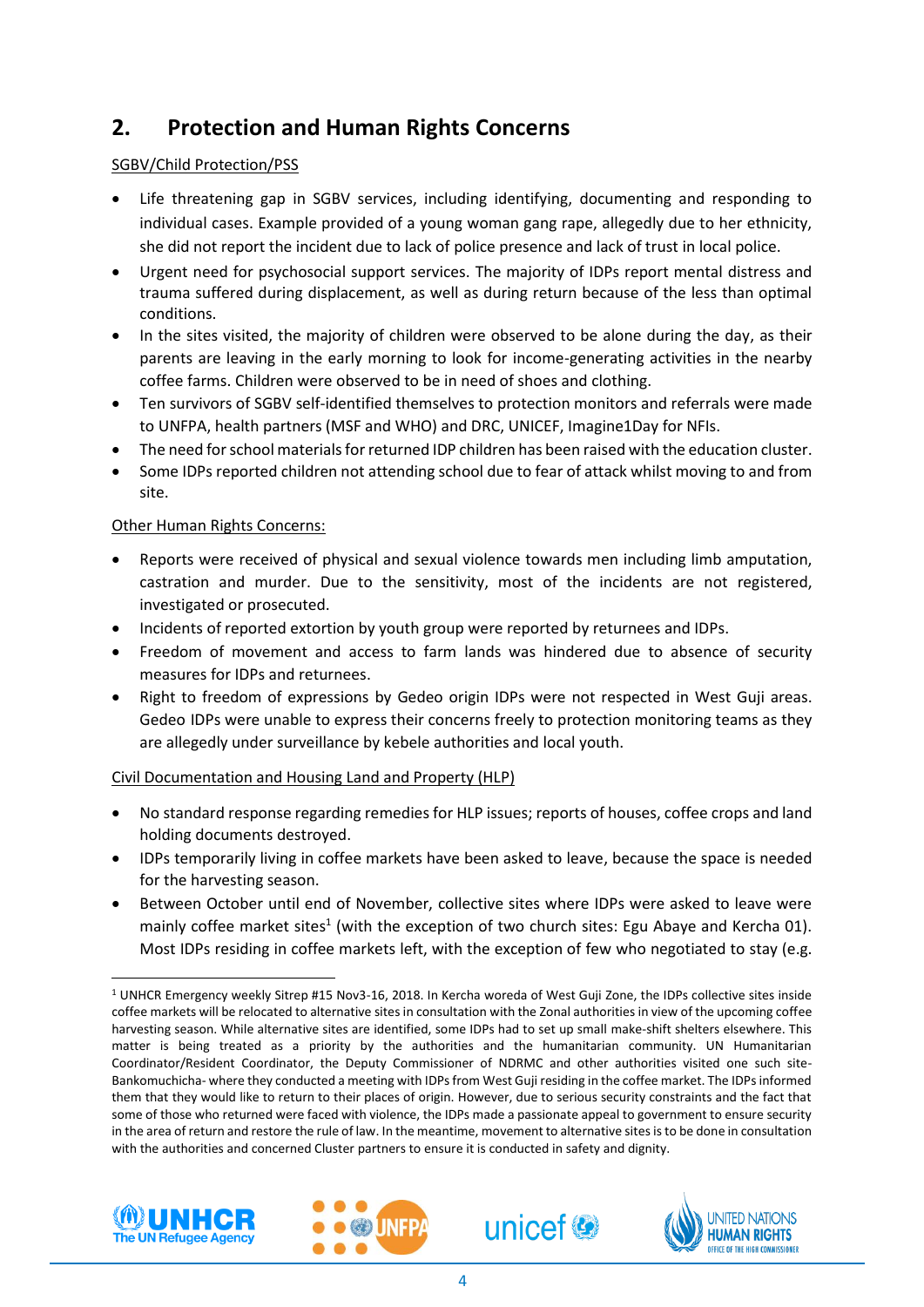in Guracho Jaldo). Most indicated that they decided to leave following verbal pressure rather than physical force, and some indicated understanding the need for coffee market owners to use the space to run their business. Following the decisions reached at the Hawassa Conference<sup>2</sup> at the end of November, pressure to leave was also exerted in other sites in December. It appears that departure was at times preceded by repeated intimidation and acts of violence involving youth groups (Qeros) and kebele officials.

- First-hand and second-hand reports received indicated that in December, the following sites were either completely closed or emptying: Banko Michicha (coffee market), Guracho Koke (coffee market), Guracho Mokonisa (coffee market), Egu Abaye (church site), Leyo Kuni (coffee market), Ela Farda (kebele office), Badesa Funyakawa, Galesa Dibisa, Goromea, Lemi Kercha, Hartume Lema, Hera Lipitu.
- In one site, Guji IDPs stated that they are not willing to return to their kebeles of origin in Gedeo zone, but request the government to give them land so that they can rebuild their lives in the Oromia region. Reportedly, persisting insecurity and criminal incidents restrict them from accessing farmland in their places of origin.

#### Communication with Communities:

- IDPs report that they are not widely consulted in decisions that affect them directly, such as the location of the relocation sites. IDP committees are not representative of the entire community and are unfairly benefiting from NFI and food distributions.
- IDPs report that promises made to them by the Government regarding assistance (mainly food, WASH, and NFIs) were not kept.
- IDPs report they have been allegedly warned not to speak Gedeo in public, to only speak Oromifa. A key informant in Egu Abaya explained that speaking Gedeo language outside of the IDP collective site, such as in the market or roadside, can result in serious threats. If Gedeo language is heard, the community insults and terrifies them, giving them a warning to only speak Oromifa in the area.
- There is a need for dialogue between communities to begin the peace and reconciliation process.
- While most local government officials talked about peace and reconciliation, and peace conferences had been conducted at local levels, returnees at various locations were not aware of the process. Nonetheless, returnees at Sorile Wacho kebele indicated that a traditional reconciliation ceremony involving Aba Gedas had been held among the men in that kebele. Women returnees in this kebele expressed concern that they were not invited to participate in the reconciliation process. Aba Gedas are traditionally comprised of adult males and therefore and effort needs to be made to also include women in the reconciliation process. The traditional women's structure in Oromo culture is called Siiqqee<sup>3</sup>.

<sup>&</sup>lt;sup>3</sup> In the traditional Oromo society, women played distinct roles through an institution called the Siiqqee (a symbolic decorated stick given to all women by their mothers upon marriage). This is an exclusively women's solidarity institution sanctioned by tradition and respected by society. It is a sort of sorority that provides women with channels to participate in village councils, and a cultural vehicle to mobilize en masse against violence and abuse. Infringement of certain rights that women enjoy is regarded as an attack on human rights. In the event of violation of their rights, women take out the Siiqqee and mobilize to fight for the respect of rights, and for any perpetrator of abuse to be tried by society. The use of Siiqqee draws an enormous religious, ritual and moral authority and in the pursuit of peace and social tranquility. According to tradition peace is not merely the absence of war, but a constant state of unity and cooperation among the people as well as



1







<sup>&</sup>lt;sup>2</sup> During the Conference in Hawassa on 27-28th November, Ministry of Peace, NDRMC, and regional authorities (both Oromia and SNNP) made three key decisions: i) all IDPs to return home, ii) arrest 360 criminals and iii) complete food and NFI assistances in both zones by 14 December. Regarding the return of IDPs, the Ministry of Peace and Humanitarian Coordinator had a meeting last week, and a verbal commitment from the Ministry was made to confirm that no IDP return would take place unless the conditions return are met based on principle of voluntary return with safety dignity and sustainability.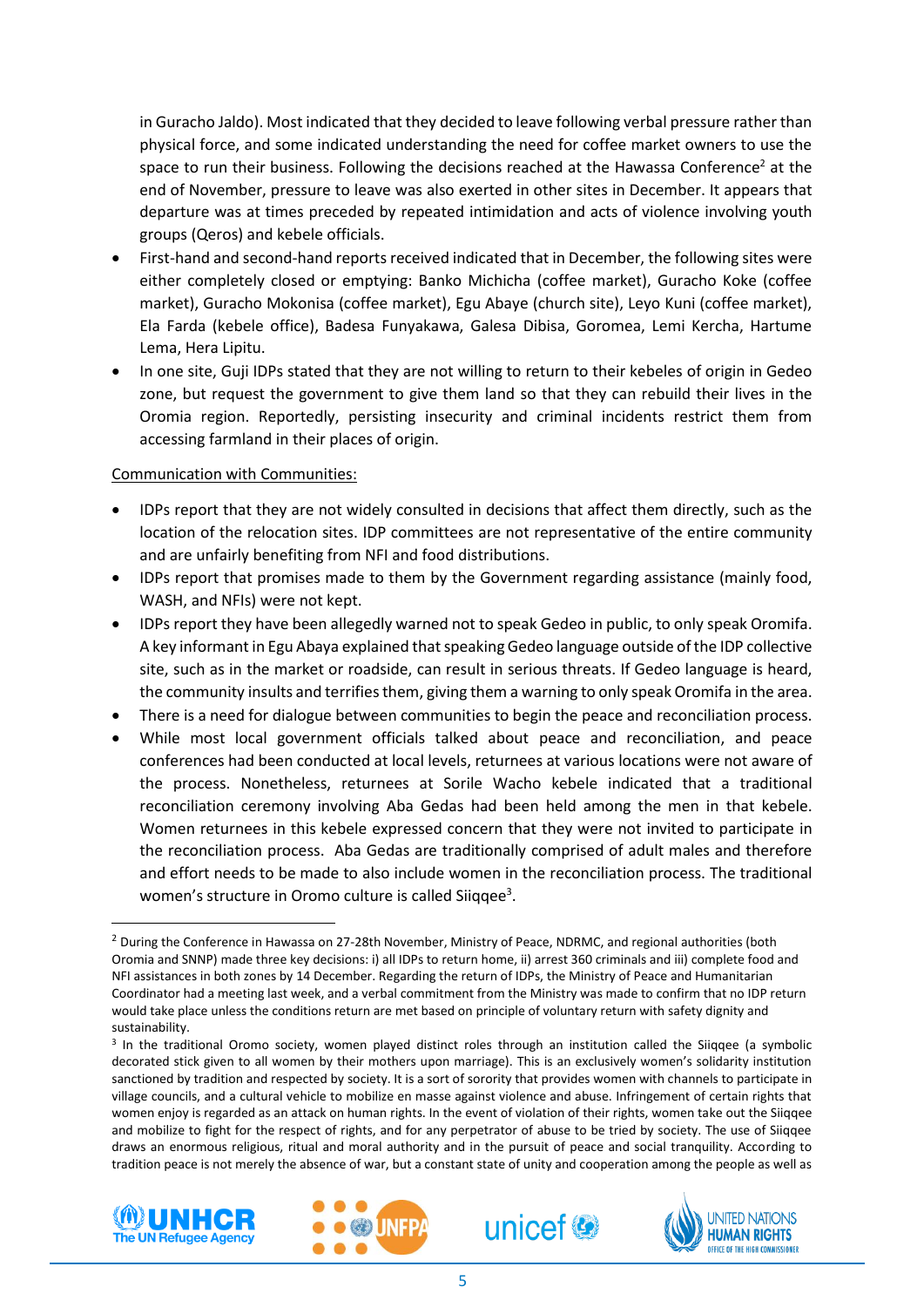During the reporting period, information has been received regarding violent incidents that have resulted in injury in Hego Abaye returnee collective site, Hebo Mulicha and Abaya Gule kebeles of Kercha woreda, as well as individual threats against returnees at various locations are widely known by IDPs in all returnee sites visited. The team also observed the circulation of disturbing rumours about ongoing or potential conflict in various parts of Gedeo and West Guji zones. These rumours and incidents are becoming additional factors contributing to instability among the returnees even at sites, where relative peace used to exist.

## **3. Safety and Security**

- Fear of eruption of inter-communal violence and conflict is a commonly shared concerns of all IDPs and returnees. However, the level of fear differs from location to location. For example, those at the Kercha woreda health centre strongly stated that they still have real fear to go back to their homes and farmlands. According to the returnees in Kercha town, they were told by the Government that all arrangements were made so that they will be able to use their private houses and farmlands, once they go back to their homes. Nonetheless, returnees at 01 and 02 kebeles of Kercha woreda stated that they are instructed not to go to their individual farms and homes by the chairperson of the Kebele. An explanation was not provided, they were only informed to stay where they were until further instruction from the kebele administration. According to these returnees, they were also threatened to be killed by youth groups in their attempt to visit their farmlands and reconstruct their houses. They also claim that local authorities are not allowing movement of groups exceeding 10 individuals.
- All IDPs and returnees expressed concern about their safety and sustainability if they were to return home. Lack of shelter was also mentioned as another obstacle to return.
- In December, significant movement of IDPs in West Guji took place, mostly from rural to urban centres or across zonal borders to Gedeo. Crucially, the majority of these are not returns, but new displacement. The most important reasons cited are security concerns and increasing levels of intimidation<sup>4</sup> mostly from the local community.
- In several of the monitored sites, physical attacks and robbery were reported.
- Due to pressure to return to home locations following the outcome of the Hawassa Conference, and some people choosing renewed displacement often crossing zonal borders, there are various indications that collective sites in Kercha and Bule Hora woredas are emptying with some being closed altogether.
- A series of student protests is occurring across different kebeles in West Guji. The general unrest is exacerbating fear and a sense of insecurity among residents of the sites monitored.

<sup>4</sup> Inter-agency mission conducted in Gedeb Woreda of Gedeo: "The IDPs said they had left their previous place of displacement due to fears about safety and security. The degree to which the security situation has worsened for IDPs in Kercha, Hambella Wamena and Birbisa Kojoa woredas is unclear, but there have been rumors of a planned referendum in Kercha on land and property rights which could have been a trigger for the flight, but Government officials (zone and woreda) both deny that there are plans for a referendum. But the rumors may have been enough for communities to pressure/threaten IDPs to leave Kercha.



1







harmony with God and nature, with the power to bless or curse. Historically, women as a sector of society were designated as strangers and excluded from the Gadaa structures and rituals, but, they stuck together through the Siiqqee counting on one another within this common sorority. http://oromowomensinternationalconferenceonline.com/generalinformation.html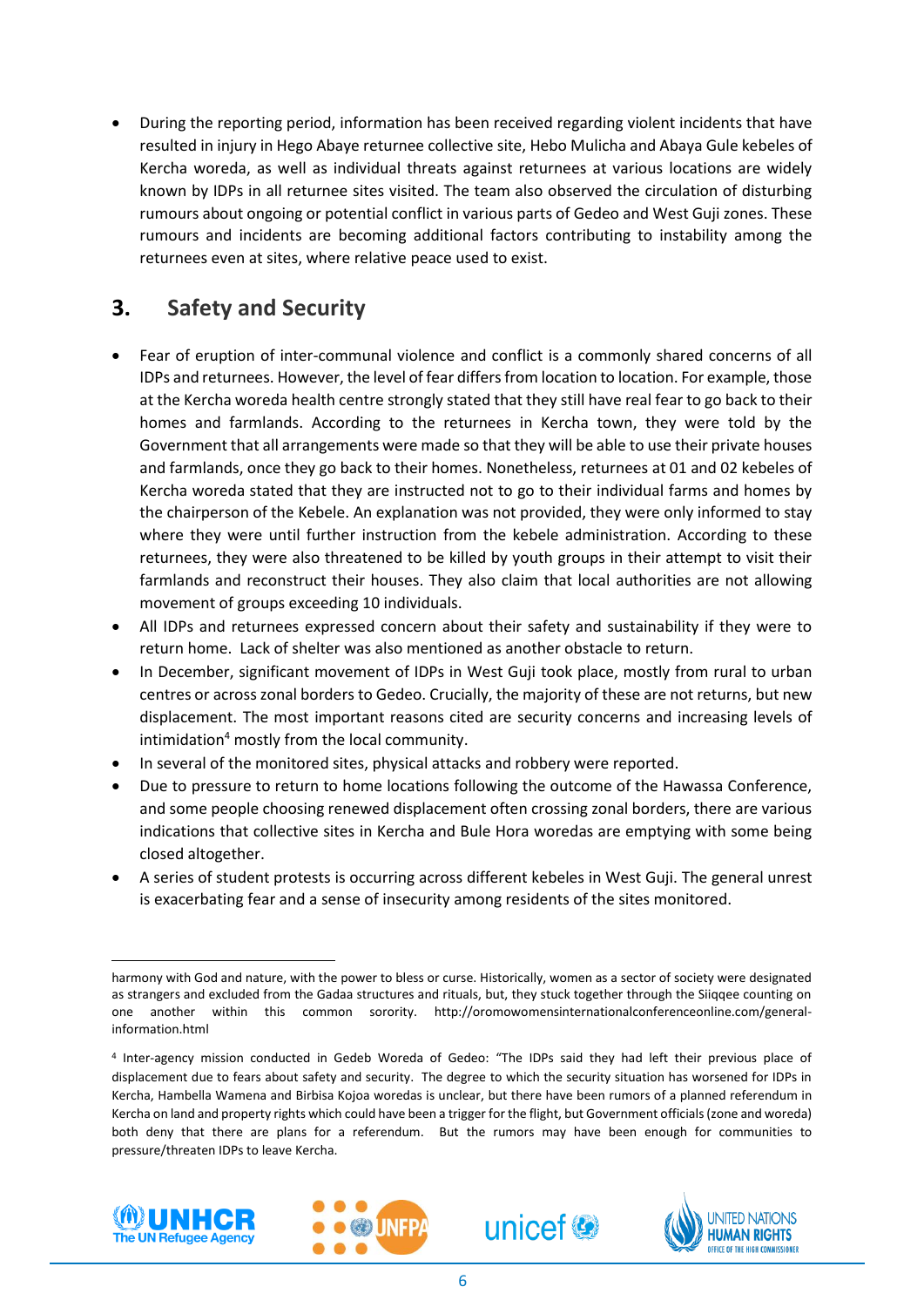- Increasingly aggressive activities of youth groups (Qeros) in Kercha woreda, both encouraging new displacement, as well as preventing further movement and insisting on return to home locations.
- According to IDPs in Kercha town, after the Hawassa Conference, starting in early December, they were prevented by organized units, consisting of members of the EDF and police forces, as well as woreda officials, to board buses. This appears to be done in an effort to encourage return to home sites and stopping people from leaving the zone.

## **Challenges and Restrictions**

- Access restrictions as a result of the volatile and rapidly changing security situation in the different woredas of West Guji zone have hindered protection monitoring activities. On various occasions, protection monitoring staff were prevented or delayed from accessing sites and as a result advised by UNDSS to avoid certain roads and turn back as necessary<sup>5</sup>.
- UN staff are able to work within a specified security window hours, which do not allow departure from Bule Hora before 8am. Return to Bule Hora must be by 4pm. With long traveling distances of up to a few hours to many locations in the zone, particularly Gelana, Abaya, and Hambela Wamena, and even parts of Kercha and Birbirsa Kojowa, these limited hours for security reasons therefore restrict the possible time on the ground to conduct protection monitoring. Additionally, on any given day, this means that a team can only visit one to three sites if spending any substantial time on the ground, particularly if courtesy visits to officials is standard protocol.
- UNHCR and OHCHR attempted to conduct protection monitoring in the last two weeks of December, but this was not possible due to security restrictions. The UN staff here is advised to proceed with caution. The curfew (vehicle and personal movements) remains in place from 18:00- 06.00 hrs.
- Limited availability of staff to conduct protection monitoring has limited the number of site visits during the reporting period. However, with recruitment of additional protection monitoring consultants, activities will be significantly scaled up as of end January/beginning of February, with further substantive reports produced, a greater number of follow-up actions, including advocacy taken and service provision and referral pathways strengthened.

### **Recommendations**

#### Humanitarian Actors

- In the face of ongoing return movements, all relevant partners should continue provision of humanitarian assistance to displaced populations, whether in IDP sites or in areas of return, whilst a continuing effort is made to ensure the process is carried out in accordance with humanitarian principles<sup>6</sup>.
- Humanitarian partners should also initiate protection and gender-sensitive aid distribution processes to properly accommodate the specific needs of IDPs, among others women, children,



1







<sup>5</sup> As result of ongoing access restrictions, in January 2019, OCHA launched the Access Monitoring and Framework Tool, developed by humanitarian partners and the government. The purpose of the database is to track access issues and trends across the country. Strategic outputs will be developed and shared on a regular basis (maps, analysis, definition of trends, severity maps, briefing materials, targeted advocacy efforts, common positions, negotiations, etc.) to facilitate collective solutions and strategic decision making at different levels in support of humanitarian operations.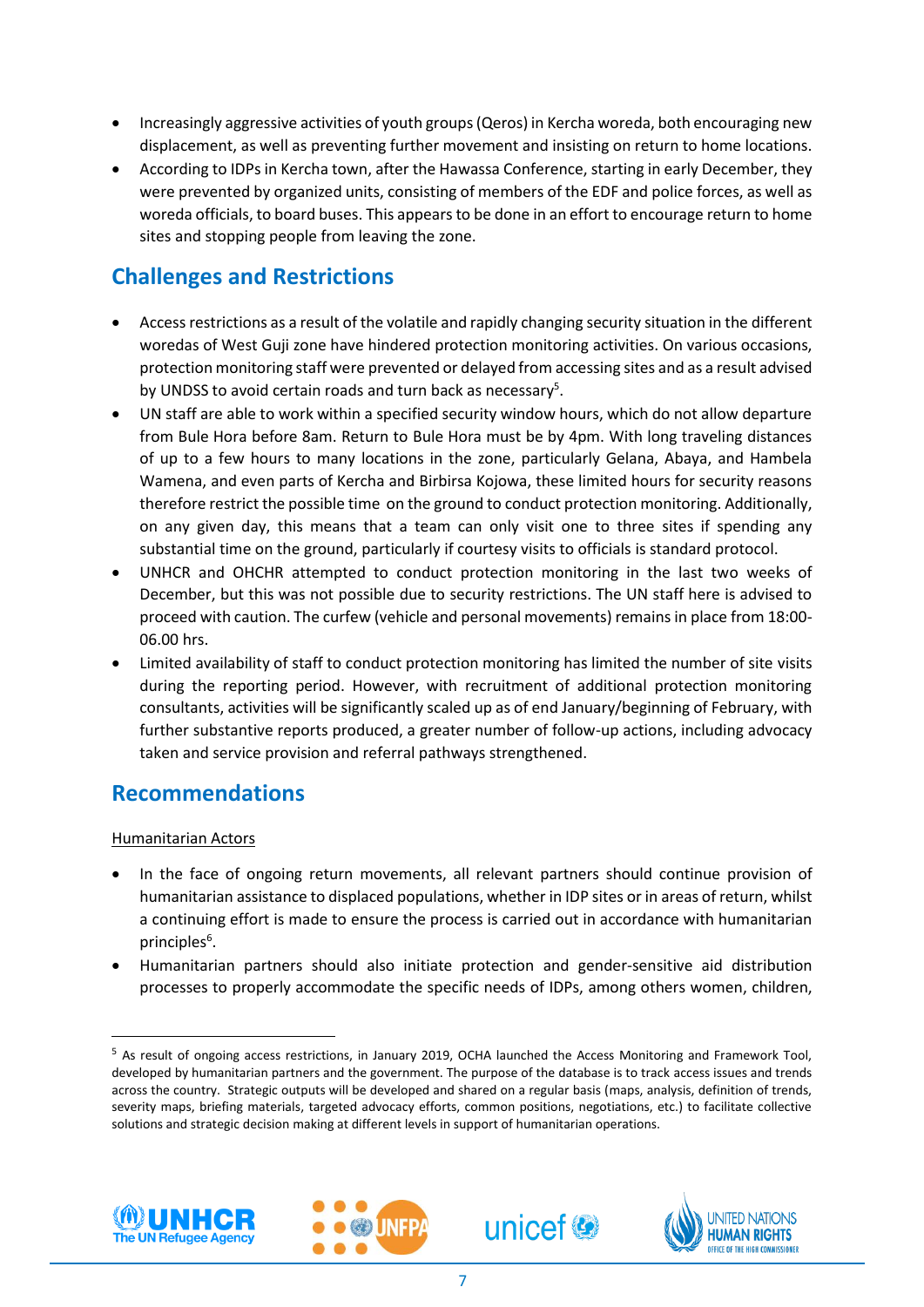elderly and persons with disabilities. Protection partners to sensitize other humanitarian partners in protection and gender-sensitive aid distribution processes.

- Improve understanding of local structures and preferred means of dispute resolution in communities and strengthen with Age, Gender, Diversity mainstreaming.
- Develop information-sharing mechanisms with the community to ensure procedures for assistance provision is clear. To the extent possible, reasonable, and safe, increase transparency in regards to criteria for selection of persons with specific needs among communities.
- Establish community-level complaints and feedback mechanisms, in collaboration with the PSEA Network.
- Develop targeted programming for unaccompanied women. Initiate socio-economic empowerment activities, and facilitate access to livelihood support for women and girls to mitigate risk of GBV and negative coping mechanisms such as survival sex, as part of multi-sectoral response, with a special focus on Female Headed Households.

#### Protection Cluster

- Regular joint reporting to consolidate findings and recommendations from the interagency Protection Monitoring project by UNHCR, UNICEF, UNFPA and OHCHR.
- Protection Cluster in Bule Hora to maintain an updated service directory and referral pathways to facilitate safe and ethical referrals. Currently the service directory and associated referral pathways are limited to GBV services due to a lack of service providersin the area. Child Protection Pathway currently being developed.
- Protection Monitoring to enhance the existing service delivery by working with community-based protection structures and establishment of protection specialized services.

#### Lack of Documentation & other Housing, Land, Property (HLP) issues

- Initiate an HLP Technical Working Group (HLP TWG) in Addis and regional HLP TWG in Bule Hora and Dilla, to bring relevant actors together regarding HLP issues and potential solutions.
- Protection monitoring teams to identify main types of vital events documents that IDPs are missing, then organise with government authority Vital Events Registration Agency (VERA), other government authorities (i.e. woreda officials) or relevant NGOs to hold information sessions with the IDPs on how to recover these documents.

#### Psychological First Aid (PFA) and Psychosocial support (PSS)

- PSS services to be provided at Women Friendly Spaces and Child Friendly Spaces, including those funded by EHF.
- Training on PFA to be provided to protection monitoring consultants and other front-line humanitarian workers.

#### Child Protection/SGBV Sub-Cluster

- Locations with reports of children left alone during the day to be referred to protection organizations for provision of child-friendly spaces and psycho-social support (PSS) services.
- PSS programming to be prioritised, including scale-up of the number of partners and the quality of PSS activities.
- UNICEF and partners to continue to support community-based structures for identification and referral of children with protection issues, including Unaccompanied and Separated Children.







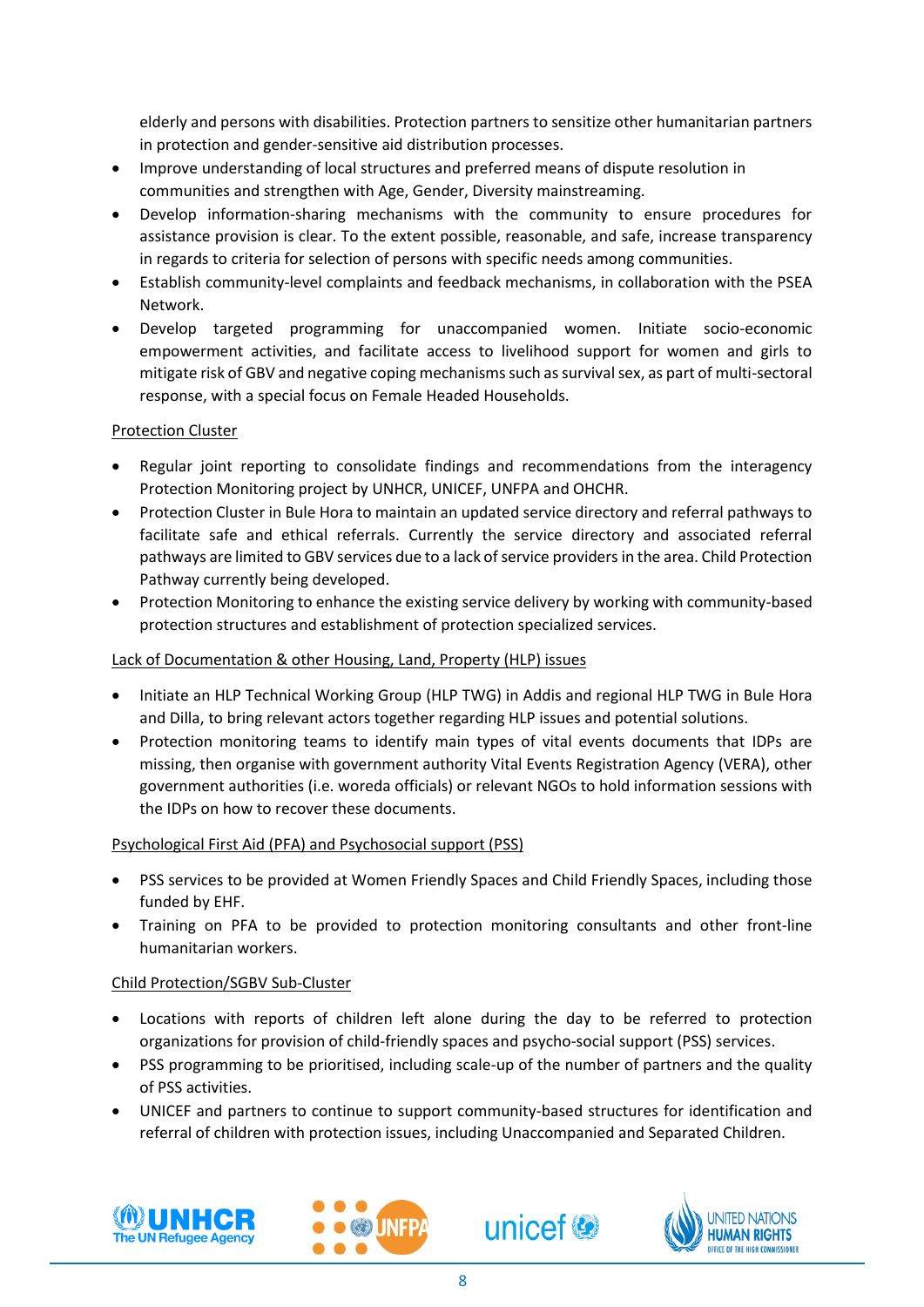- BoWCYA to continue registration, documentation, and case management follow up of child protection cases, including family tracing and the provision of alternative care as required.
- Finalise the Child Protection Referral Pathway for West Guji Zone.
- Sub-cluster to ensure service directory is updated and circulated among all partners and finalize draft SGBV SOP to facilitate implementation of at least the minimum standards for prevention and response to GBV.
- Ensure referral systems are in place and functional to connect women and girls and other at risk groups with prevention and response services in a safe and ethical manner
- Sub-cluster to strengthen and support woredas bureau of women and children affairs offices through technical support on GBV and coordination efforts at zonal level
- The referral pathway for West Guji zone for GBV cases, developed by the Protection Cluster in Bule Hora, to be shared with and sensitised to all partners in the area, not just protection partners.

#### Income Generation Activities (IGAs)

 Develop list of appropriate IGAs for unaccompanied women in this area, and identify local NGOs or community-based organizations that can support these activities.

#### Human Rights violations, including SGBV

- All allegations of human rights violations, including SGBV, be referred to UNFPA and OHCHR for further verification and documentation, after obtaining the informed consent of the survivor, with a view to ensuring targeted responsive (or at least referral) measures are in place.
- The protection monitoring team will refer for medical assistance, psycho-social support, security and safety and provision of legal aid, where desired, with relevant service providers.
- The Protection Cluster in Addis and Bole Hora to engage and advocate with zonal, regional and federal level respective government bodies (kebele authorities, police, prosecutors and court) to ensure the accountability on alleged human rights violation cases.
- Organize and enhanced human rights knowledge for government officials in order reinforce government obligations to ensure accountability on human rights violations.

#### Persons with Specific Needs

 Persons with Specific Needs identified through protection monitoring to be registered by the monitoring team and then referred to relevant NGOs who can respond to their needs, or the government Bureau of Labour and Social Affairs (BoLSA) for follow up.

#### Communications with Communities:

 Protection monitoring teams to develop a strategy of identifying key issues of possible concern to the IDPs in each weekly visit, and develop key information points and messages to provide. This can be undertaken with assistance of partners with the technical capacity to develop communication for development messaging.





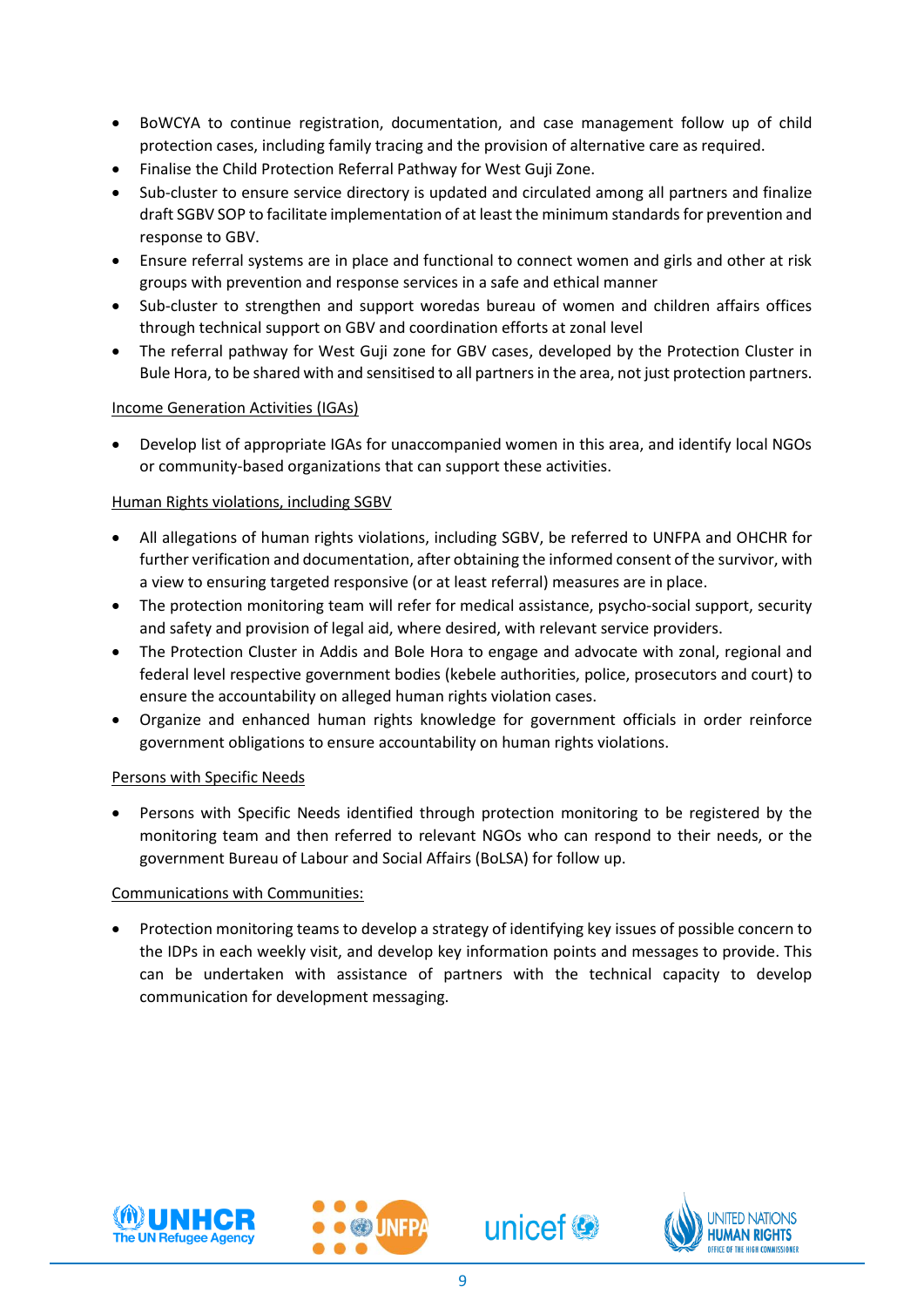# **Response Plan**

| <b>Action Item</b>                |                                                                                                                                                                                                                                                                                                                               | <b>Focal Point</b>                                                                                                                                                        | <b>Timeline</b>                                                |
|-----------------------------------|-------------------------------------------------------------------------------------------------------------------------------------------------------------------------------------------------------------------------------------------------------------------------------------------------------------------------------|---------------------------------------------------------------------------------------------------------------------------------------------------------------------------|----------------------------------------------------------------|
| <b>Shelter and Non-Food Items</b> |                                                                                                                                                                                                                                                                                                                               |                                                                                                                                                                           | February 2019                                                  |
| 1.                                | The findings on topics (i.e.<br>gaps in provision, food not<br>culturally appropriate,<br>children in need of<br>clothing/shoes, allegations<br>of assistance provided to<br>host community) are<br>brought to the attention of<br>the other clusters/EOC<br>members in regular<br>meetings                                   | <b>National Protection Cluster to</b><br>share report with National<br><b>ES/NFI Cluster</b><br>West Guji Protection cluster to<br>share with West Guji ES/NFI<br>Cluster | February 2019                                                  |
| 2.                                | Protection partners to<br>sensitize other<br>humanitarian partners in<br>protection and gender-<br>sensitive aid distribution<br>processes.                                                                                                                                                                                   | Protection Cluster and CP/GBV<br>Sub-Cluster                                                                                                                              | February-May 2019                                              |
| 3.                                | Initiate socio-economic<br>empowerment activities,<br>and facilitate access to<br>livelihood support for<br>women and girls to<br>mitigate risk of GBV and<br>negative coping<br>mechanisms such as<br>survival sex, as part of<br>multi-sectoral response,<br>with a special focus on<br><b>Female Headed</b><br>Households. | West Guiji Protection Cluster<br>to reach out to actors<br>providing livelihood actors.                                                                                   | Discussions to be held with<br>available partners in West Guji |
| 1.                                | <b>Health</b><br>The findings on topics (i.e.<br>specialized services for<br>lactating and pregnant<br>mothers, high rates of<br>scabies, shortage of drugs)<br>are brought to the                                                                                                                                            | <b>National Protection Cluster to</b><br>share report with National<br>Health Cluster.                                                                                    | February 2019                                                  |







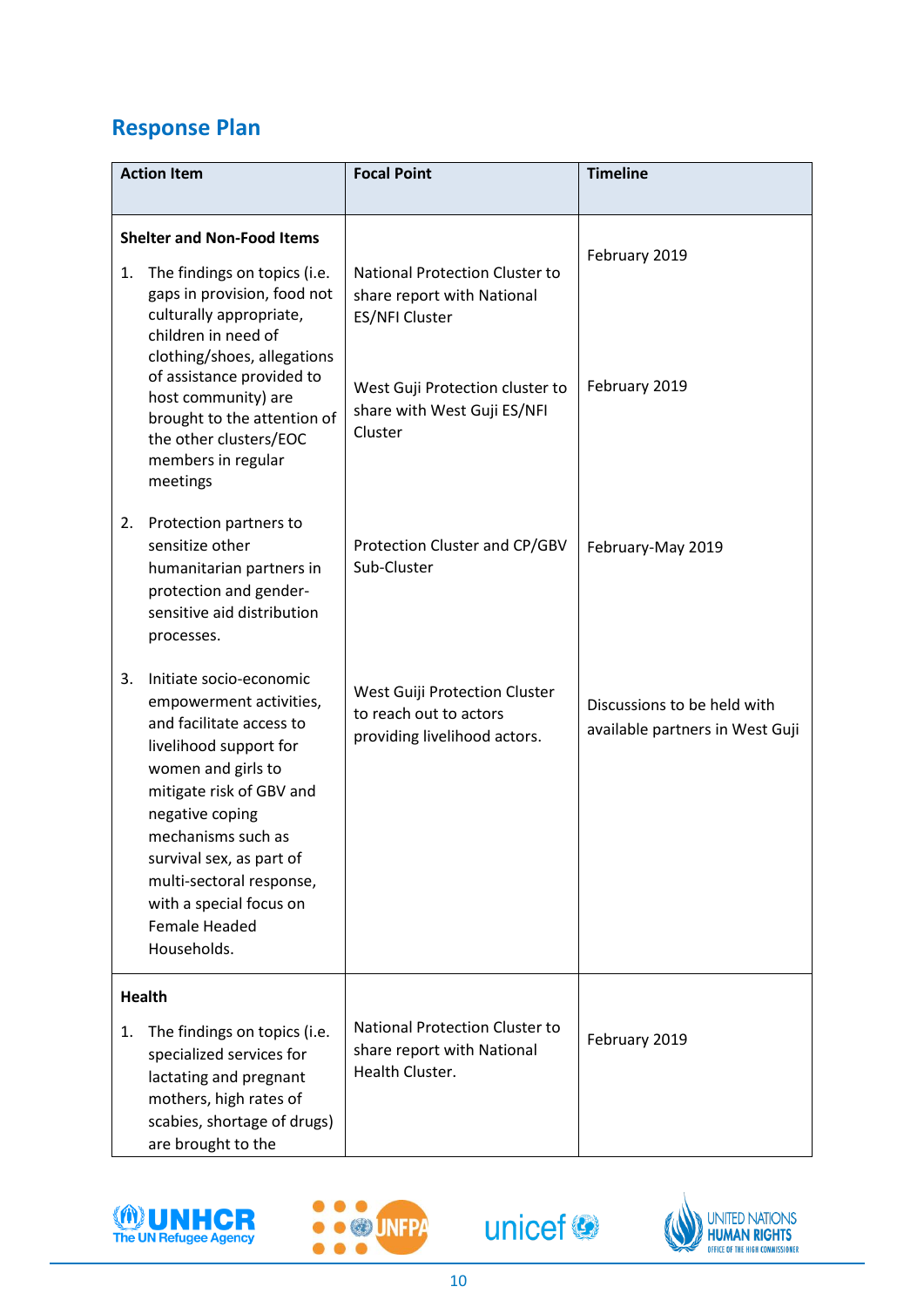|                   | attention of other<br>clusters/EOC members.                                                                                                                                                                                                                      | West Guji Protection cluster to<br>share with West Guji Health<br>Cluster                                                                                                                                                                                                                                                                                                                                     |                                                           |
|-------------------|------------------------------------------------------------------------------------------------------------------------------------------------------------------------------------------------------------------------------------------------------------------|---------------------------------------------------------------------------------------------------------------------------------------------------------------------------------------------------------------------------------------------------------------------------------------------------------------------------------------------------------------------------------------------------------------|-----------------------------------------------------------|
| 1.<br>2.<br>3.    | <b>Child Protection</b><br>Finalise the Child<br><b>Protection Referral</b><br>Pathway<br>Provide technical support<br>for PSS<br>Continued technical<br>support for child<br>protection case<br>management by BOWCYA                                            | <b>UNICEF with Protection Cluster</b><br>in West Guji.<br>UNICEF PSS Officer with other<br>organisations through the<br>Protection Cluster in Bule Hora<br>UNICEF in coordination with<br>child protection partners in<br>West Guji.                                                                                                                                                                          | February-March 2019<br>Ongoing support<br>Ongoing support |
| <b>SGBV</b><br>1. | The joint protection<br>monitoring team<br>document and verify the<br>alleged SGBV cases and<br>referred them to<br>respective service<br>providers and authorities,<br>with the consent of the<br>survivor in accordance<br>with existing service<br>directory. | All allegations SGBV cases<br>referred to UNFPA and OHCHR<br>for further verification and<br>documentation with a view to<br>ensuring targeted responsive<br>(or at least referral) measures<br>are in place,                                                                                                                                                                                                 | Ongoing support                                           |
| 1.                | <b>Human Rights</b><br>The joint protection<br>monitoring team<br>document and verify the<br>alleged human rights<br>violations cases and<br>referred them to<br>respective service<br>providers and authorities.                                                | Allegations of human rights<br>violations, to be referred to<br>the appropriate protection<br>team for further verification<br>and documentation, with the<br>aim to ensure targeted<br>responsive (or at least referral)<br>measures are in place,<br>The protection cluster in Addis<br>level and Bole Hora level<br>engage and advocate with<br>zonal, regional and federal<br>level respective government | Ongoing support                                           |







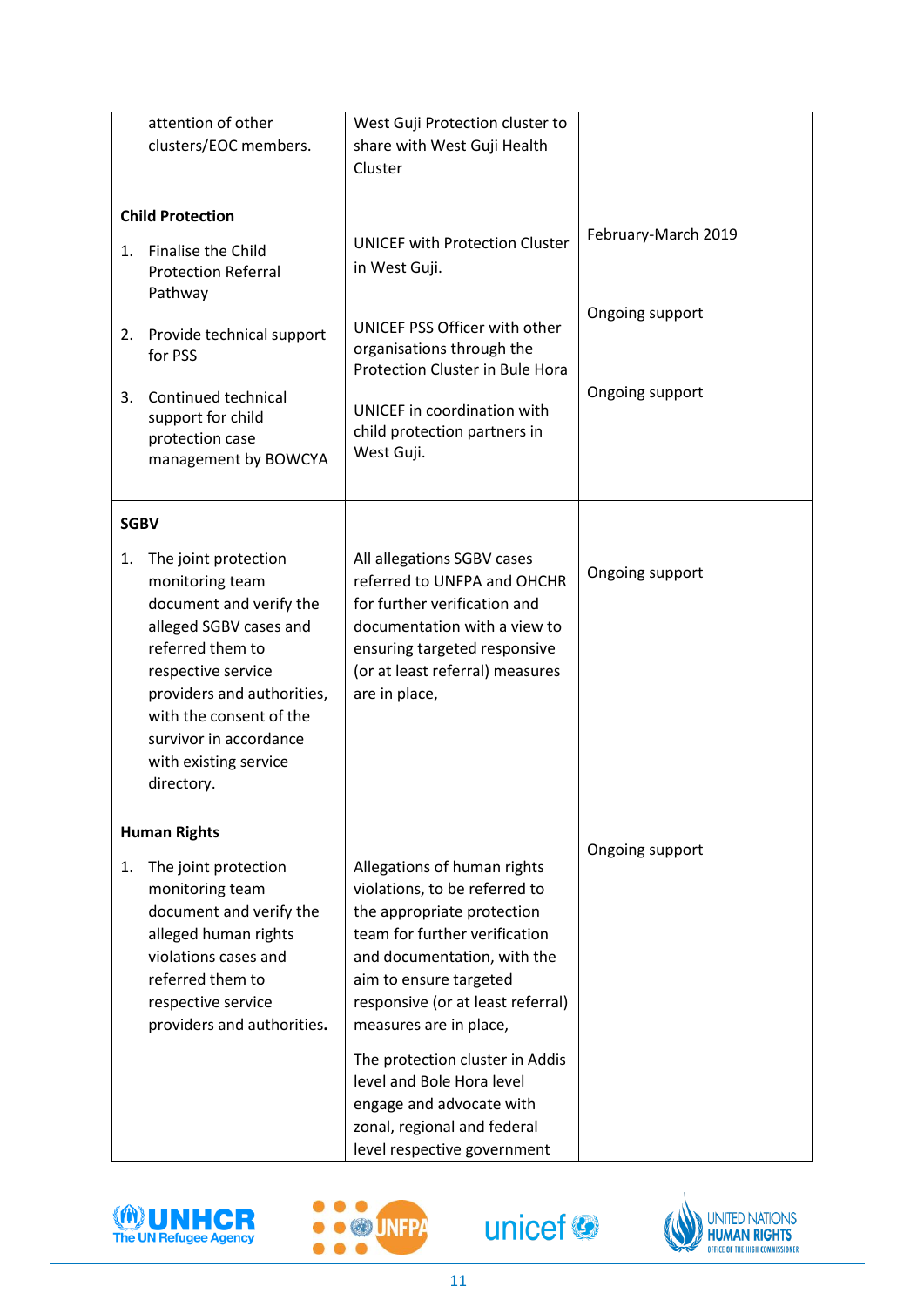|                  |                                                                                                                                                                                                                                                                                                                                  | bodies (police, prosecutors<br>and court) to ensure the<br>accountability on alleged<br>human rights violation cases                                                      |                                                              |
|------------------|----------------------------------------------------------------------------------------------------------------------------------------------------------------------------------------------------------------------------------------------------------------------------------------------------------------------------------|---------------------------------------------------------------------------------------------------------------------------------------------------------------------------|--------------------------------------------------------------|
| 1.               | <b>Persons with Specific Needs</b><br>Persons with specific<br>needs identified through<br>protection monitoring to<br>be registered by the<br>monitoring team and then<br>referred to relevant NGOs<br>who can respond to their<br>needs, or the government<br>Bureau of Labour and<br>Social Affairs (BoLSA) for<br>follow up. | Joint protection monitoring<br>teams in West Guji.                                                                                                                        | Ongoing support                                              |
| <b>HLP</b><br>1. | Initiate an HLP Technical<br>Working Group (HLP TWG)<br>in Addis and regional HLP<br>TWG in Bule Hora and<br>Dilla, to bring relevant<br>actors together regarding<br>HLP issues and potential<br>solutions.                                                                                                                     | <b>National Protection Cluster</b><br>and Sub-National Protection<br>Cluster in Bule Hora and Dilla.                                                                      | Workshop in Addis tentatively<br>planned for mid-March 2019. |
| 1.               | <b>Education</b><br>There is an identified need<br>for school materials for<br>returned IDP children.                                                                                                                                                                                                                            | National Protection Cluster to<br>share report with National<br><b>Education Cluster.</b><br>West Guji Protection cluster to<br>share with West Guji Education<br>Cluster | Feb 2019                                                     |
| 1.               | <b>Communication with</b><br><b>Communities</b><br>Improve understanding of<br>local structures and<br>preferred means of<br>dispute resolution in<br>communities. Strengthen                                                                                                                                                    | Joint protection monitoring<br>teams in West Guji.                                                                                                                        | Feb - May 2019                                               |